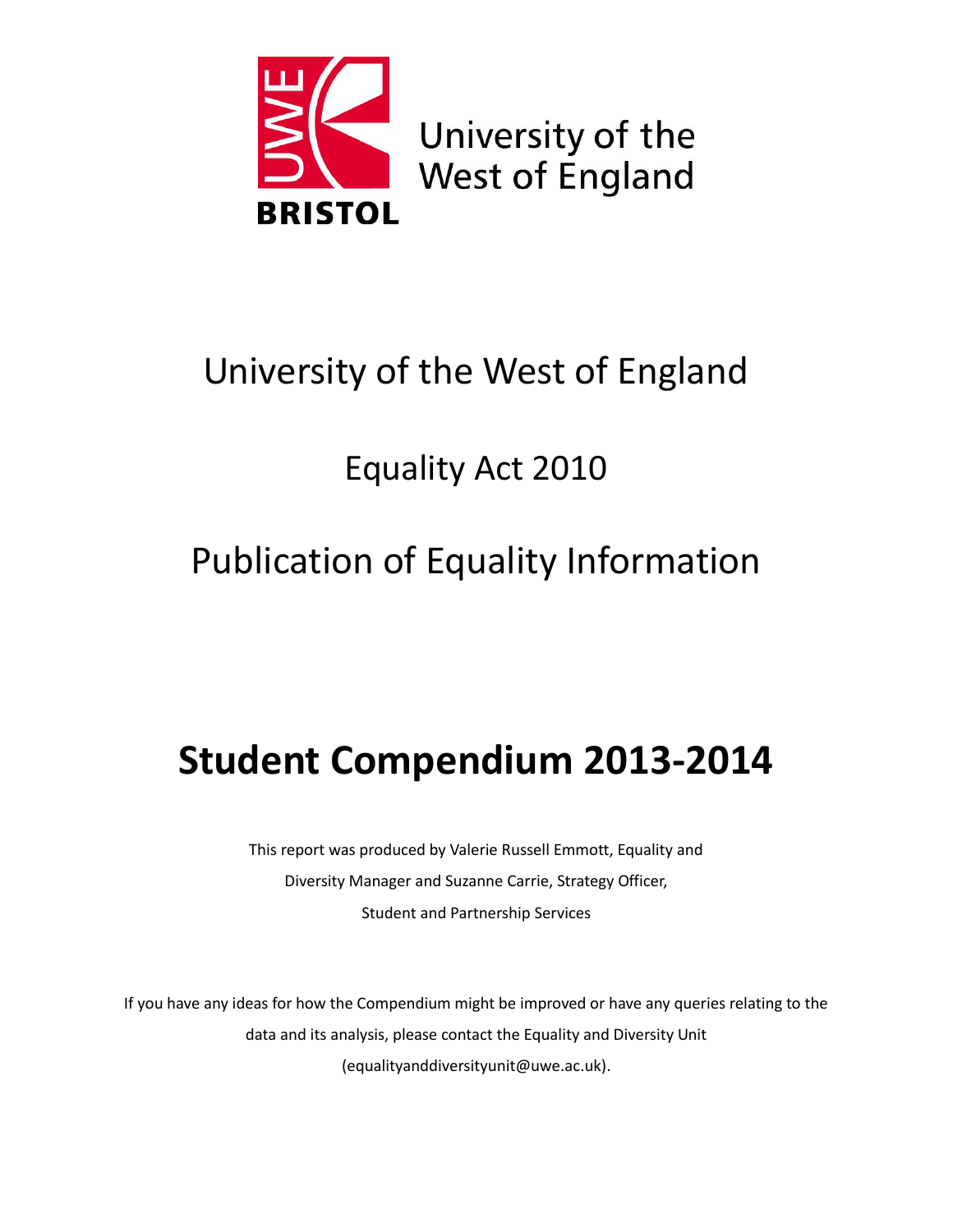

# **1. Promoting equality – an overview**

UWE has a longstanding commitment to the promotion of equality and undertakes a wide range of activities to promote better outcomes and meet the needs of different groups of students and staff. In April 2012, we published our [Single Equality Scheme](http://www1.uwe.ac.uk/aboutus/visionandmission/equalityanddiversity/singleequalityscheme.aspx) covering the years 2012-15. The scheme was developed in consultation with students and staff and was informed by equality and diversity data. On an ongoing basis, we seek to mainstream and embed considerations of equality into our activities and decision-making through a range of means, including:

- Providing forums for feedback and consultation, including a University-wide Equality and Diversity Forum (EDF) composed of student and staff representatives from across the range of protected characteristics and chaired by the Vice Chancellor;
- Having an Equality Management Group (EMG) that monitors the implementation of the Single Equality Scheme (SES) and data to assess success and share best practice across the University;
- Having an Equality Analysis procedure (accompanied by guidance and training) for the development of all new policies and practices that are informed by data;
- Using equality and diversity data published annually for staff and students to identify potential issues, inform practice and develop appropriate interventions.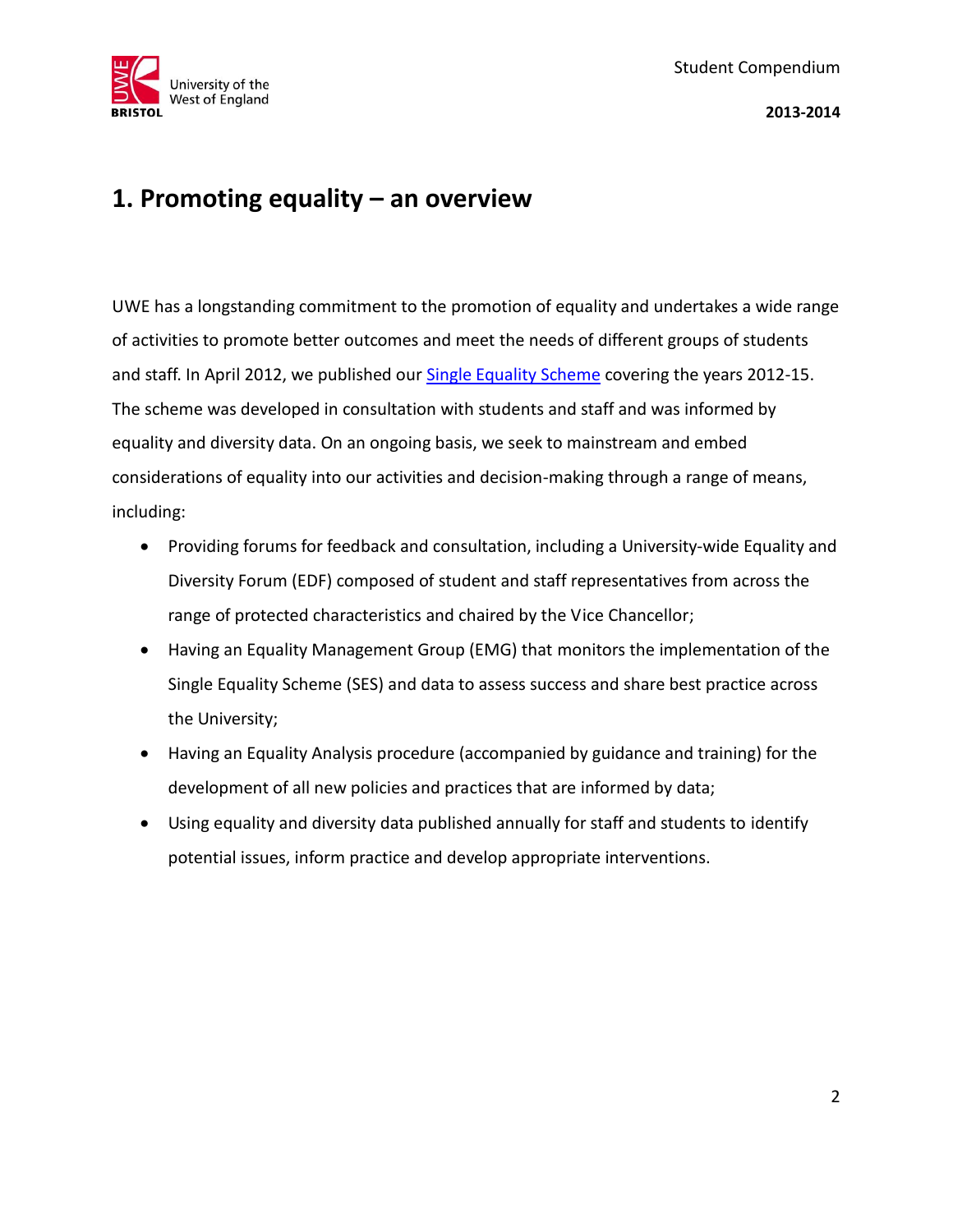

# **2. Introduction to the report and metrics**

This report provides information on how UWE is meeting its responsibilities contained in the Equality Duty of the Equality Act 2010. It is published with regard to the specific duty to publish equality information to demonstrate compliance with the Equality Duty and to make this information publicly available. This report specifically provides statistical data on our students and is published every year in January. An equivalent report on university staff is published every year in April.

#### **Dates**

This report is being published in January of 2015 to reflect student data for the academic year spanning September 2013 to August 2014. In a few of the data tables, we have more recent data and this will be reflected as 2014/2015 data.

### **Data sources and how reported**

The data included in the 2014 UWE Student Compendium is taken from internal statistics used by admissions and student support teams and by the senior management team to monitor progress and direct additional resources. We have also used UWE data reported in the HESA Performance Indicator to provide an additional measure of performance around disability. In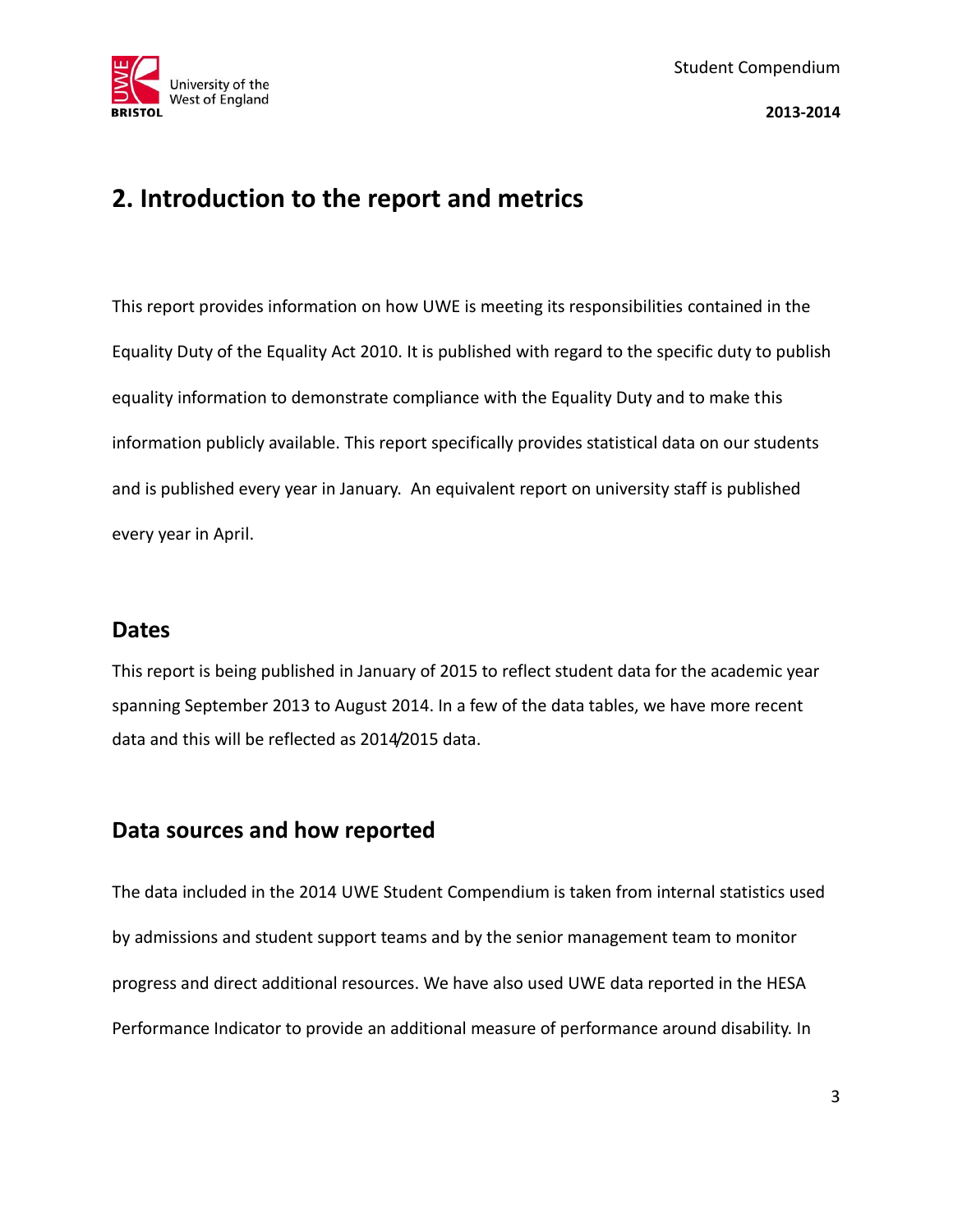

addition, we have included national statistics taken from sources such as the 2011 National Census and comparative statistical data from higher education to provide context to our analysis.

Some of the date reported on below is provided at both university-wide level and faculty level. Where faculty level data is provided, the following acronyms are used for UWE's four faculties:

- **FET (Faculty for Environment and Technology);**
- HAS (Faculty of Health and Applied Sciences);
- FBL (Faculty of Business and Law);
- ACE (Faculty of Art and Creative Industries and Education).

Student data is inherently complicated; students can be counted in a variety of ways and different populations of students are measured in different metrics of success across the university. In 2012, UWE decided to focus on our core student body in the Student Compendium, as undergraduate students engaged on full time study at UWE make up approximately 80% of our student body.

As in last year's compendium, we have decided not to include part-time students due the complex nature of part-time study and the relatively small number of students. Focusing on this core population in the 2014 Compendium enables us to better understand the experience of students with protected characteristics at key points in the student journey. It also provides an opportunity to identify areas for future in-depth analysis and research.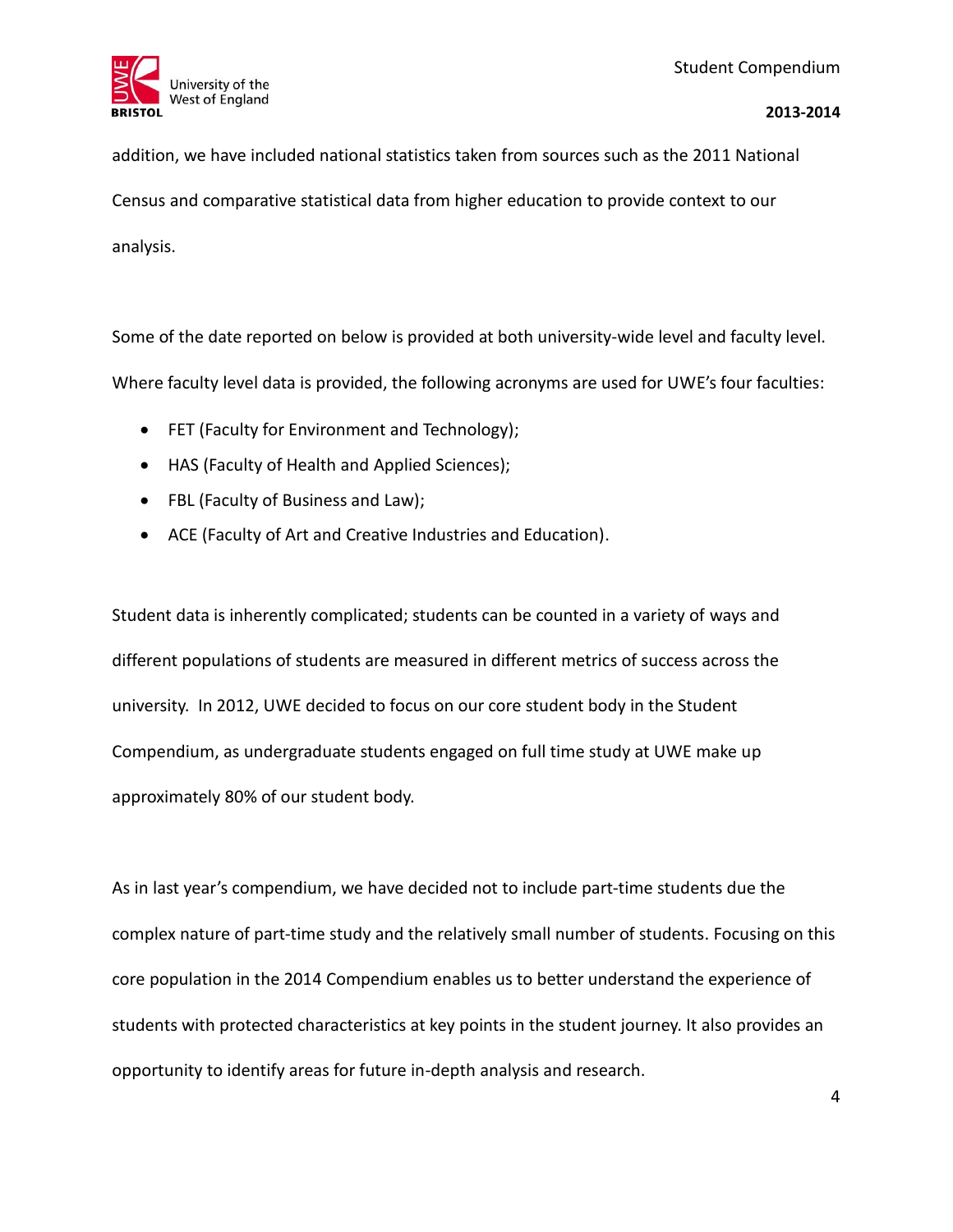

### **Metrics used in the Compendium**

#### **Applications**

Application data includes applications to all programmes (including HEFCE-funded programmes,

NHS funded programmes and Initial Teacher Training programmes) for the academic years

2011/12, 2012/13 and 2013/14. The application count is taken at the end of the admissions cycle

and also includes clearing applications.

The Compendium focuses on applications for:

- Home/EU fee status students
- Full time study
- Undergraduate programmes
- September intake only (UWE also has a small January intake)
- All levels of entry
- Includes admissions to all programmes each year (including those that were closed for recruitment the following year)
- Excludes applications to Foundation Degrees taught at UWE Federation colleges

#### **Enrolments**

Enrolment data is a count of all new, undergraduate students enrolling on their  $1<sup>st</sup>$  year of study

of a first degree at UWE in the academic years 2011/12, 2012/13 and 2013/14.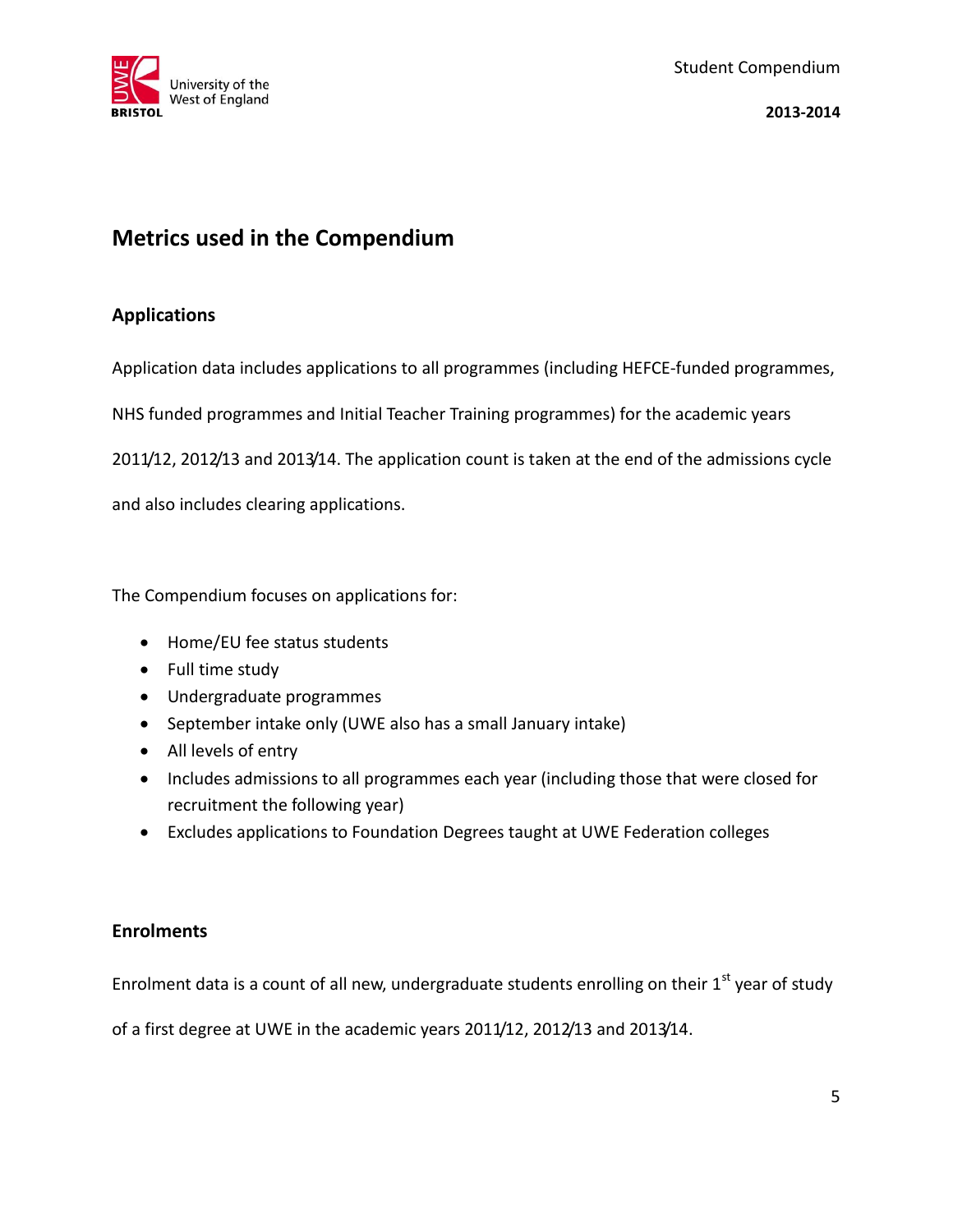

The compendium focuses on enrolments meeting the following criteria:

- Home/EU fee status students
- Full time study
- Undergraduate programmes
- September intake only
- First year entry
- New students only (i.e. not previously at UWE or in a Foundation Degree at a UWE Federation College)

#### **Conversion**

Conversion is the calculation of the proportion of applications that result in an application. If 1000 students apply and 500 enrol the conversion rate can be said to be 50%.

Various factors can affect conversion rate; the popularity of a course can increase the competition for places driving the conversion rate higher, but, equally, applicants who are sure of their decision, and who feel supported, may be more likely to enrol resulting in a higher conversion rate.

#### **Good Honours**

Good Honours is defined as a 2.1 or  $1<sup>st</sup>$  class degree. The data firstly counts the number of students achieving a degree of any level and then provides the proportion of this total that achieved 'Good Honours' within the academic years 2010/11, 2011/12 and 2012/13.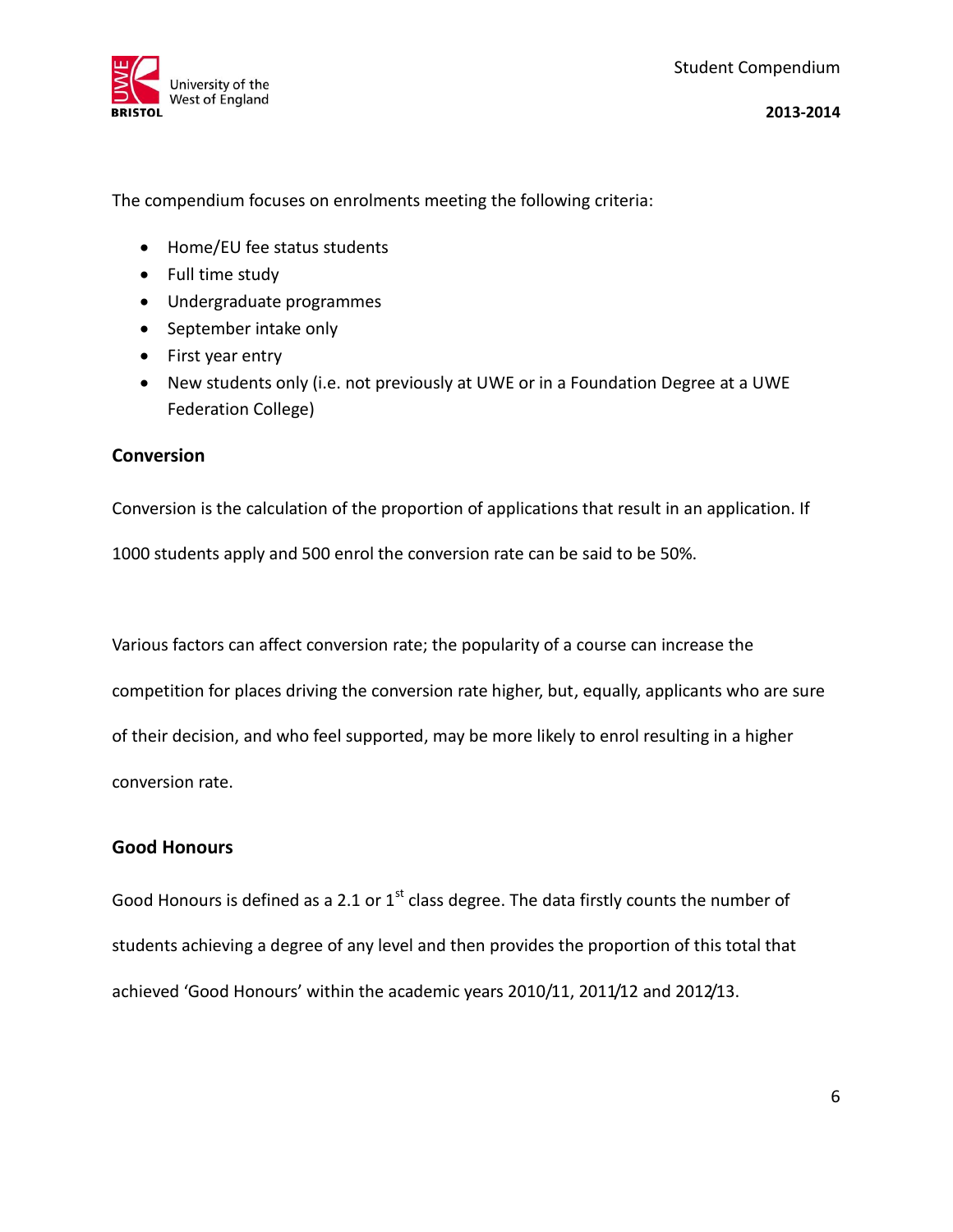

The compendium focuses on graduates that meet the following criteria:

- Full Time and Sandwich course students only
- Home/EU fee status students only
- September cohort only
- Not those studying at UWE Federation Colleges

#### **Withdrawals**

Withdrawals are defined as students withdrawing from their programme within their first year

of study at UWE in the academic years 2010/11, 2011/12 and 2012/13.

The compendium focuses on withdrawals that meet the following criteria:

- First degree only
- Full time/sandwich courses
- Home/EU fee status
- September cohort only
- Not studying a Foundation Degree at a UWE Federation College
- Returning no shows (i.e. resitting first year but do not re-enrol) are included
- New 'no-shows' (i.e. those who complete the admissions cycle but do not enrol are NOT included)
- Internal transfers (i.e. students who withdraw from one programme and transfer to another UWE programme) are NOT included

# **3. Compendium**

The compendium provides analysis on each the following protected characteristics across the

metrics set out above.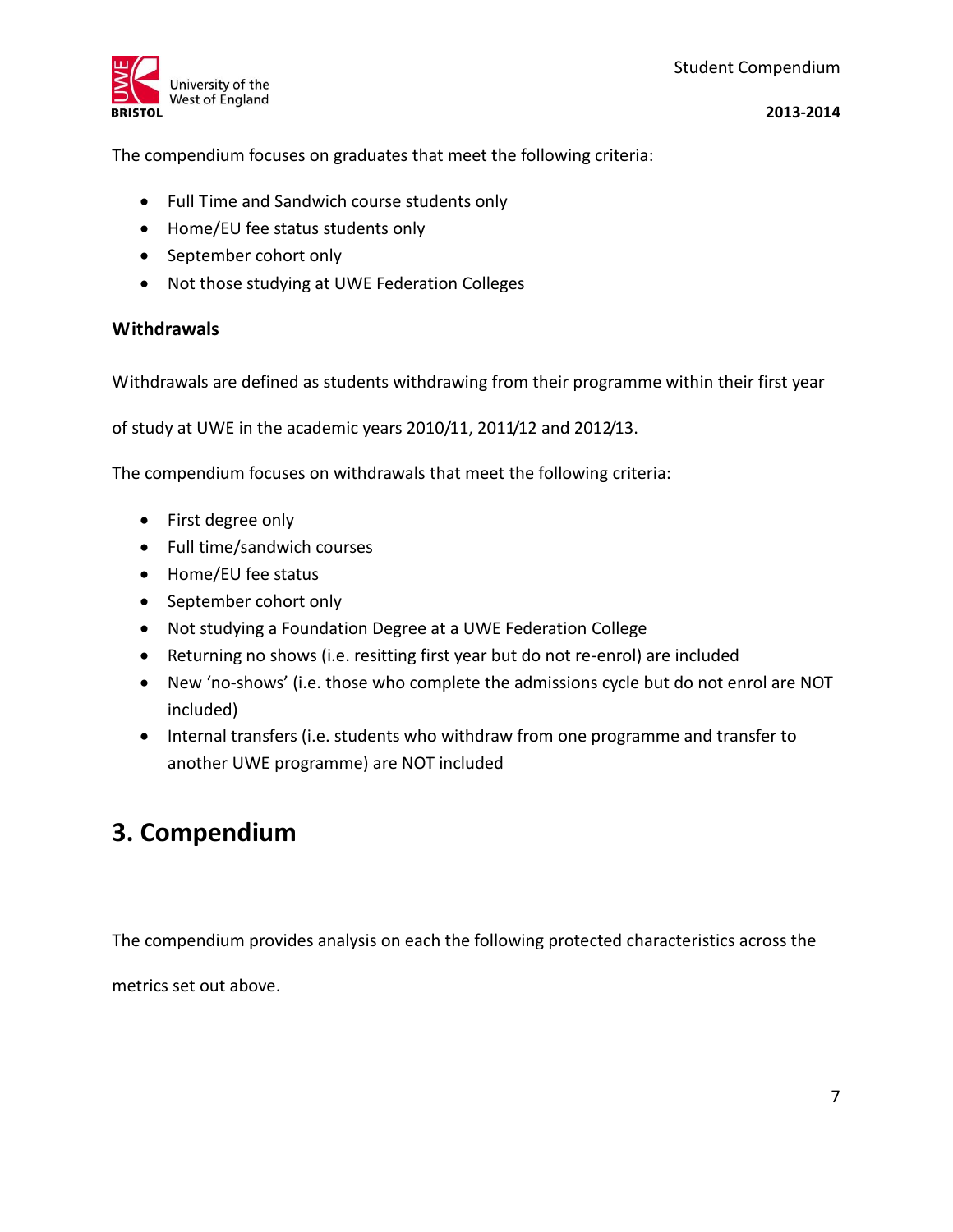

#### **Age**

Proportion of students who began study aged 21 or over is compared to the proportion that began studying under 21. We use the term "mature student" to refer to all those who began study aged over 21.

#### **Disability**

Proportion of students who self-disclosed a disability during the application process or during their studies is compared with those who did not self-disclose a disability. Further, the proportion of students in receipt of Disabled Student Allowance (DSA) as reported in the Higher Education Statistics Agency (HESA) Performance Indicator tables are listed. DSA reported data includes students on all years of study (whereas internal statistics measure particular years of study).

#### **Ethnicity**

The proportion of students self-reporting their ethnicity as being 'White', 'Black or Minority Ethnic (BME)' and the proportion for which we have no ethnicity data ('Not Known') is compared. Ethnicity data is only available from the point of enrolment, as UCAS do not provide the University with ethnicity data on applications.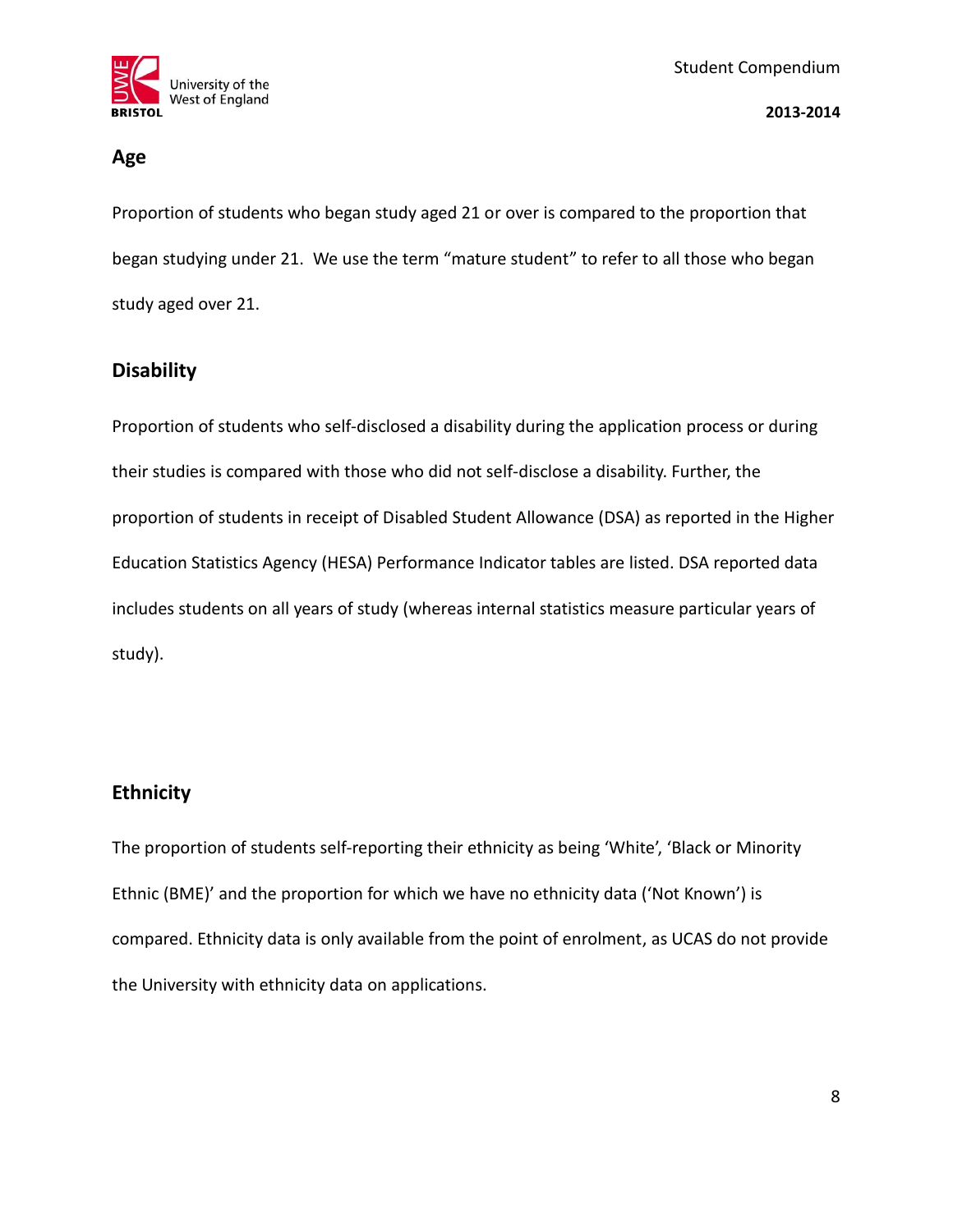

Student Compendium

**2013-2014**

### **Gender**

Male and female student numbers are compared.

### **Other protected characteristics**

For the year being analysed, we did not receive or collect data on the other protected

characteristics.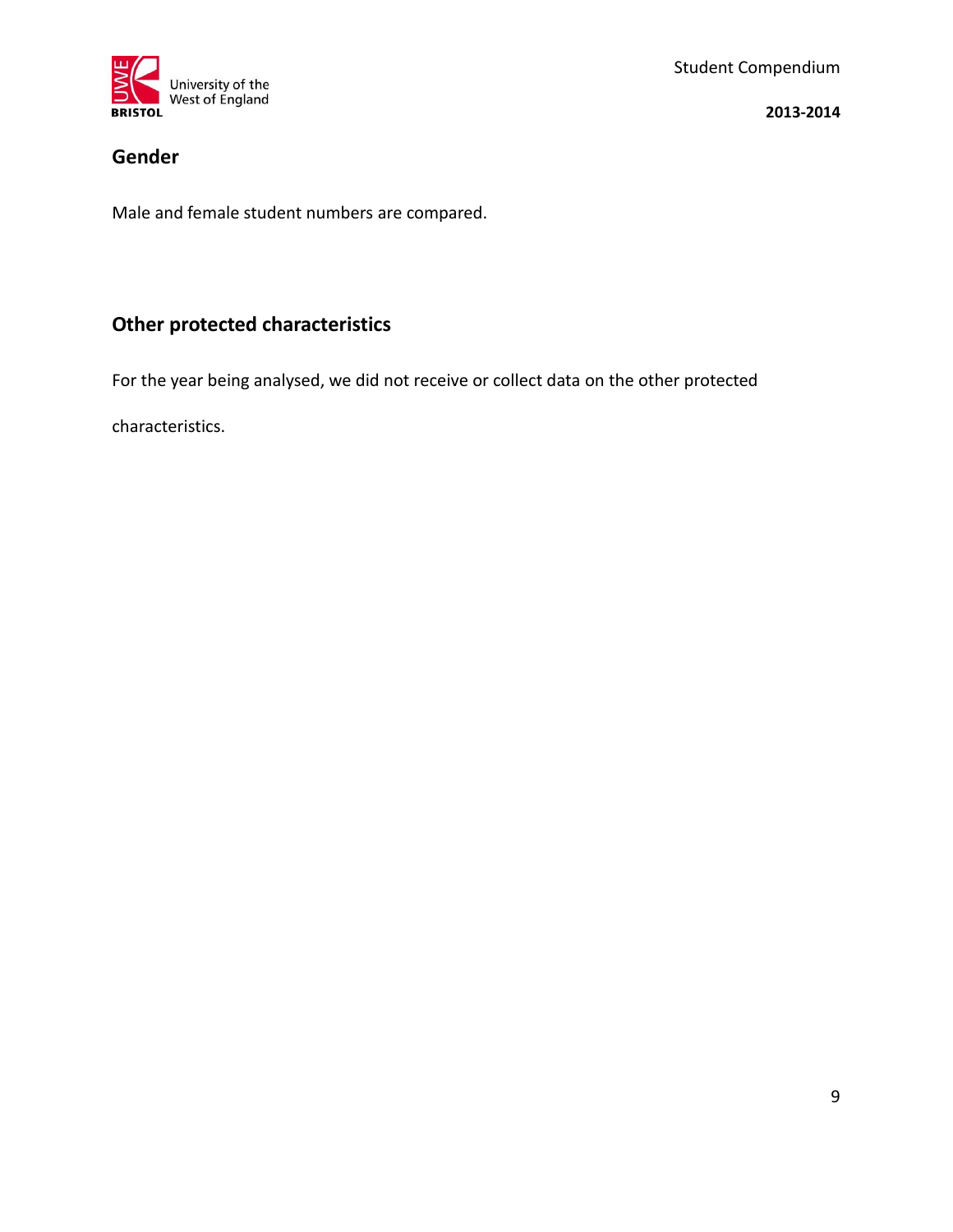

Student Compendium

**2013-2014**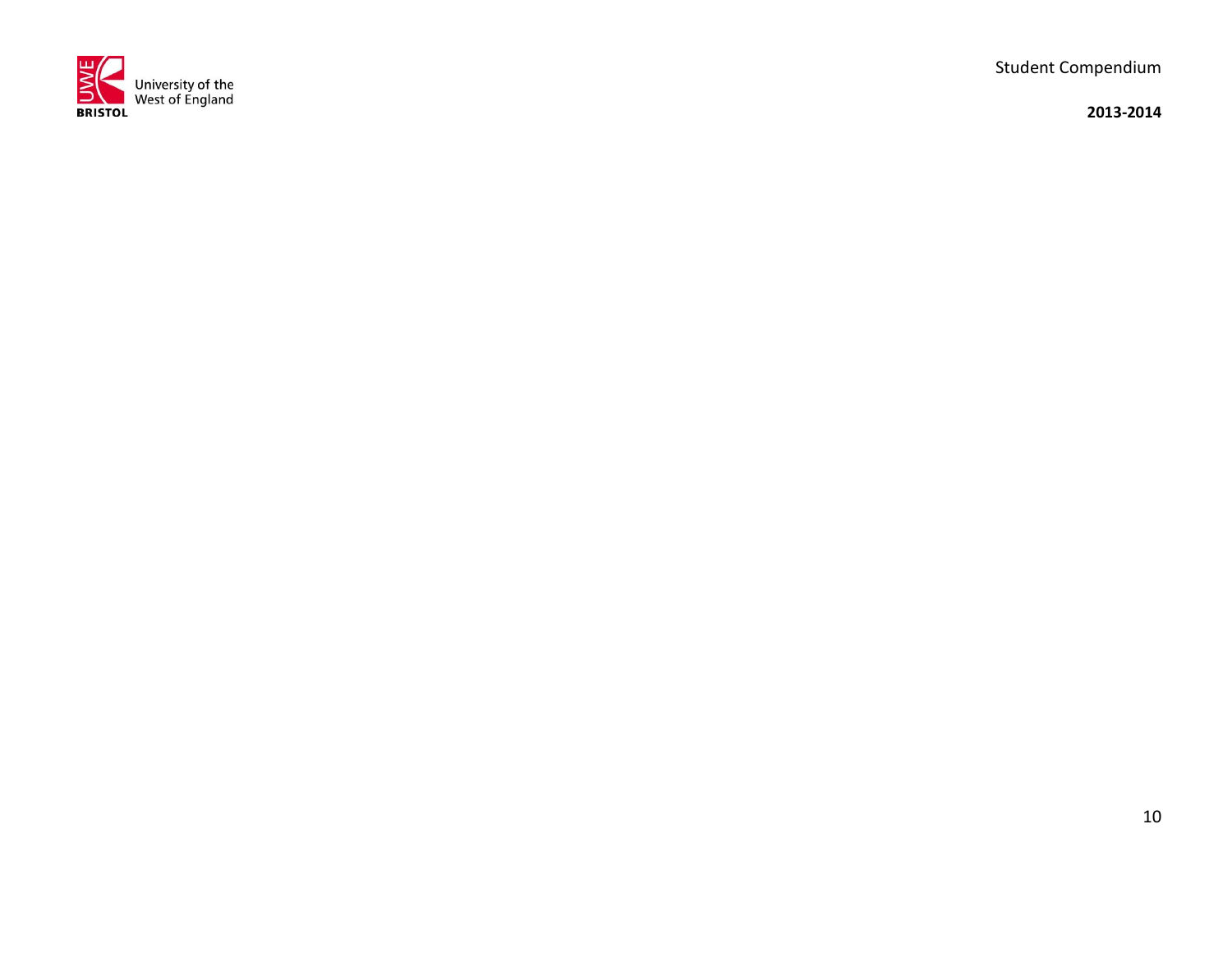

# *Appendix 1.* **Student Demographics for Compendium 2013/14**

All summaries show full-time, first degree, home/EU students

### Applications **New Enrolments**

| Group                                            | 2012  | 2013  | 2014  | 2012  | 2013  | 2014       | Trend | Group              | 12/13 | 13/14 | 14/15 | 12/13 | 13/14 |
|--------------------------------------------------|-------|-------|-------|-------|-------|------------|-------|--------------------|-------|-------|-------|-------|-------|
| Disability                                       |       |       |       |       |       |            |       | <b>Disability</b>  |       |       |       |       |       |
| <b>Disabled</b>                                  |       |       |       |       |       |            |       | <b>Disabled</b>    |       |       |       |       |       |
| <b>Student</b>                                   | 2587  | 2679  | 2666  | 9.0%  | 9.1%  | 9.4%       |       | <b>Student</b>     | 631   | 716   | 579   | 12.0% | 12.2  |
| No Disability                                    | 26159 | 26895 | 25701 | 91.0% | 90.9% | 90.6%      |       | No Disability      | 4634  | 5173  | 5708  | 88%   | 88    |
| <b>Grand Total</b>                               | 28746 | 29574 | 28367 | 100%  | 100%  | 100%       |       | <b>Grand Total</b> | 5265  | 5889  | 6287  | 100%  | 100   |
| Age                                              |       |       |       |       |       |            |       | Age                |       |       |       |       |       |
| 21 and above                                     | 7060  | 6873  | 7100  | 24.6% | 23.2% | 25.0%      |       | 21 and above       | 1379  | 1460  | 1600  | 26.2% | 24.8  |
| Under 21                                         | 21686 | 22701 | 21267 | 75.4% | 76.8% | 75.0%      |       | Under 21           | 3886  | 4429  | 4687  | 74%   | 75    |
| <b>Grand Total</b>                               | 28746 | 29574 | 28367 | 100%  | 100%  | 100%       |       | <b>Grand Total</b> | 5265  | 5889  | 6287  | 100%  | 100   |
| Gender                                           | 2012  | 2013  | 2014  |       |       |            |       | Gender             |       |       |       |       |       |
| <b>Male</b>                                      | 12657 | 12783 | 12241 | 44.0% | 43.2% | 43.2%      |       | <b>Male</b>        | 2456  | 2791  | 2879  | 46.6% | 47.4  |
| Female                                           | 16089 | 16791 | 16126 | 56.0% | 56.8% | 56.8%      |       | Female             | 2809  | 3098  | 3408  | 53%   | 53    |
| <b>Grand Total</b>                               | 28746 | 29574 | 28367 | 100%  | 100%  | 100%       |       | <b>Grand Total</b> | 5265  | 5889  | 6287  | 100%  | 100   |
| Ethnicity                                        |       |       |       |       |       |            |       | Ethnicity          |       |       |       |       |       |
| Ethnicity data is not available for applications |       |       |       |       |       | <b>BME</b> | 684   | 881                | 913   | 13.1% | 15.0  |       |       |
|                                                  |       |       |       |       |       |            |       | White              | 4554  | 4987  | 5210  | 87%   | 85    |
|                                                  |       |       |       |       |       |            |       | <b>Grand Total</b> | 5238  | 5868  | 6123  | 100%  | 100   |